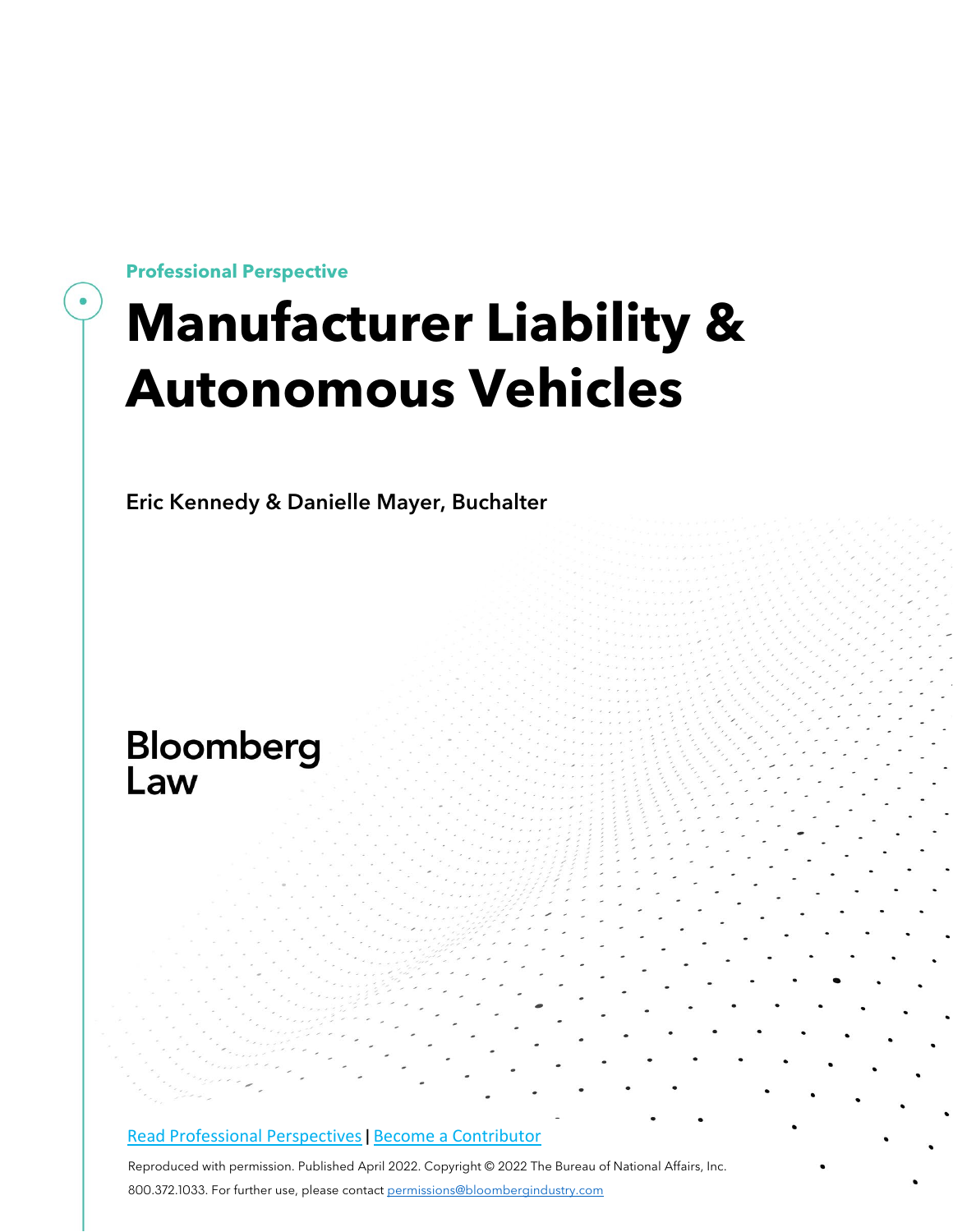### **Manufacturer Liability & Autonomous Vehicles**

#### *Contributed by Eric [Kennedy](https://www.buchalter.com/attorneys/eric-kennedy/#bio) & [Danielle](https://www.buchalter.com/attorneys/danielle-mayer/#bio) Mayer, Buchalter*

Autonomous vehicles are here to stay, now that every major auto manufacturer offers vehicles with varying levels of autonomy. Increasing safety is the key concern. Each year, approximately 2.4 million people are injured in auto accidents, and as many as 40,000 are killed.

In most cases, driver error is the cause—distracted driving, speeding, driving under the influence, etc. It is hard to imagine a world without these challenges on the road, but it might not be too far away. Some estimate that autonomous vehicles will reduce the accident rate as much as 80-90%.

As the advancement and implementation of autonomous driving technology increases, so too do the obstacles. Among these are consumer skepticism, an outdated and inconsistent regulatory system, and an increasingly incompatible liability framework. As autonomous vehicles become more prevalent, questions regarding the allocation of liability within the traditional tort regime will continue to arise.

#### **Liability Framework Needs Revamping**

To support advancement and to account for novelty, the existing liability framework requires modification, if not a complete revamp. The ideal framework would achieve legal compliance and effectively mitigate accidents and lower costs. Meanwhile, the law lags behind, hindering manufacturers' ability to properly implement life-changing, indeed life-saving, technology.

While regulatory schemes are mired in politics, it may be that the courts will provide a forum for accelerating the adaptation of the law to this new reality. It starts with auto accident cases, which have become the arena for determining the difficult issues of fault arising when technology takes the wheel. The increased implementation of autonomous vehicles will likely sound the demise of traditional negligence-based tort doctrine, moving inevitably to strict manufacturer liability as the industry moves toward greater autonomy.

There are several reasons favoring assigning strict liability to manufacturers of autonomous vehicles. The potential for strict liability incentives the manufacturer to produce the safest possible product, fostering innovation. Safer products will lead to faster adaptation and faster adaptation leads to greater public safety. The more cars on the road that are not operated by humans, the less accidents, decreasing the significant associated social costs. Increased public safety facilitates comprehensive implementation.

Also, strict liability can reduce costs related to litigation. Since it is unnecessary to investigate manufacturer negligence, the likelihood of a formal claim being brought goes down. If litigation arises, costs associated with expert inquiry are significantly reduced, if not eliminated. Rather, the liability system will allocate payments based on the data from the accident. Also, and maybe most critically, under a strict liability regime, it is easier to predict the outcome and predictable outcomes lead to early resolution. More cases will settle before significant litigation costs are incurred, maybe even before a case is filed, freeing up increasingly scarce judicial resources and reducing the strain on the litigants.

Acknowledging that imposing a strict liability standard is not a perfect system when we have human operators on the road in various levels, it makes more sense than applying a liability standard in a situation where there is no human driver, or at least no human control at the time of the accident. It is therefore necessary to consider the various levels of autonomy, recognizing that automation increases, so too does the need for strict liability.

In an effort to describe the various levels of autonomy, the Society of Automotive Engineers (SAE) developed the following industry-standard: Level 0 – no automation; Level 1 – driver assistance; Level 2 – partial automation; Level 3 – conditional automation; Level 4 – high automation; Level 5 – full automation.

#### **Level 0 (No Automation)**

Most vehicles on the road today are Level 0, or manually controlled. While there may be systems in place to assist the driver, they do not replace the driver on any level. The emergency braking system, for example, does not qualify as an autonomous function.